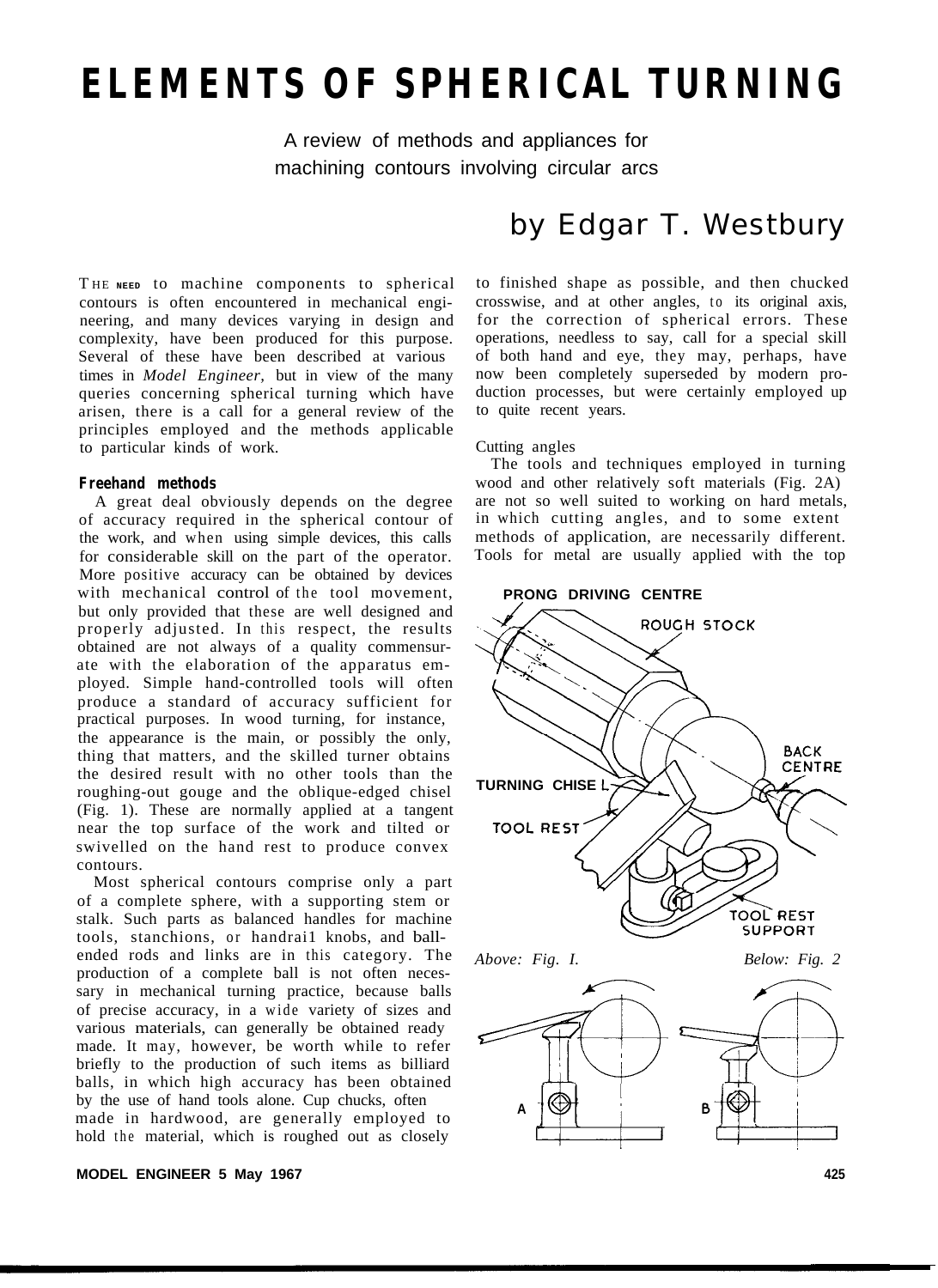cutting edge near level with the horizontal centreline of the work (Fig. 2B), and the cutting angles are much more obtuse, so that the loading is higher, and generally results in less controllable action. Though hand tools are applicable to metal turning, and may in certain cases be used to advantage, they are rarely seen in modern machine shops, and in consequence few turners acquire the skill necessary to manipulate them properly. I have always believed that it is worth while to obtain some practice in using hand tools, as jobbing work often involves some contours which are more readily produced in this way than in any other. One of my friends, whom I recently persuaded to try out 'hand tools for turning machine tool handles, was agreeably surprised by the ease with which pleasing contours and high finish can be obtained by their aid.

#### **Special hand tools**

Some turners employ a concave form hand tool as shown in Fig. 3 for turning spherical or other convex contours. This certainly helps in producing the shape, and avoiding the formation of hard lines or ridges, but the radius of the cutting edge should always be greater than that of the spherical curve to be produced. No attempt should be made to use the tools as a forming tool in the accepted sense; it still calls for some manipulative skill to produce the right 'shape.



A type of tool frequently recommended for spherical turning is that which consists of a tube with the end ground at a bevel angle to form a cutting edge. As steel tubing of a nature suitable for hardening and tempering is not easy to obtain, this tool can be made from silver steel rod, drilled concentrically to a size which leaves a wall thickness of about 1/16 in., and long enough to give good hand control, with or without the addition of an extension handle. The end is turned to a suitable bevel angle to provide a cutting edge, and after hardening and tempering, this can be sharpened by means of an oilstone while running in the lathe.

It is interesting to observe the effect of different cutting angles, and their angular position in relation to the work, when using this type of tool. Sometimes the edge is bevelled internally at a

fairly acute angle (Fig. 4A), which is usually most convenient for working on soft materials, with the tool on an elevated rest, or inclined upwards so that it is presented more or iess tangentially. It thus works as an internally-ground gouge, which is not the easiest of tools to manipulate on harder material, even when the acuteness of the angle is considerably reduced. The tool is liable to become clogged with cuttings or swarf unless openings are provided for its clearance.



*Fig. 4: The use of tubular turning tools on soft and hard materials.*

An externally-bevelled edge, at an angle to suit the material to be turned, as in Fig. 4B, is generally easier to manipulate, and may be used on either convex or concave contours. There may be a case for a tool with both internal and external bevel angles in certain conditions, but so far I have never had occasion to try it. Another useful hand tool for spherical turning may be made from flat carbon steel by drilling a hole near the end and countersinking it to a suitable angle. This also should be made long enough for comfortable handling, preferably by providing a pointed tang to which a handle can be fitted. Tools of this type are applied on the top of the work, with an elevated tool rest, out the cutting thrust is in the tangential direction, so that for anything more than a mere scrape, they call for more physical effort than tools in which the load is taken on the tool rest.

#### **Gauging contours**

When forming contours by " freehand " methods such as those described, form gauges or templates may be used with advantage to check accuracy. Standard radius gauges will give a wide range of precise circular arcs, applicable to spherical contours, but most of them only extend over 90 deg., with straight tangential sides not applicable to wider arcs. This prevents them being used on work which is supported by a stem on the left or rigbt-hand side, as it nearly always is. I have found it worth while to make radius gauges as required by drilling and reaming holes in thin sheet metal and cutting away the unwanted pant; they may be adapted to check the shape of the neck or stem of the sphere, and also to cope with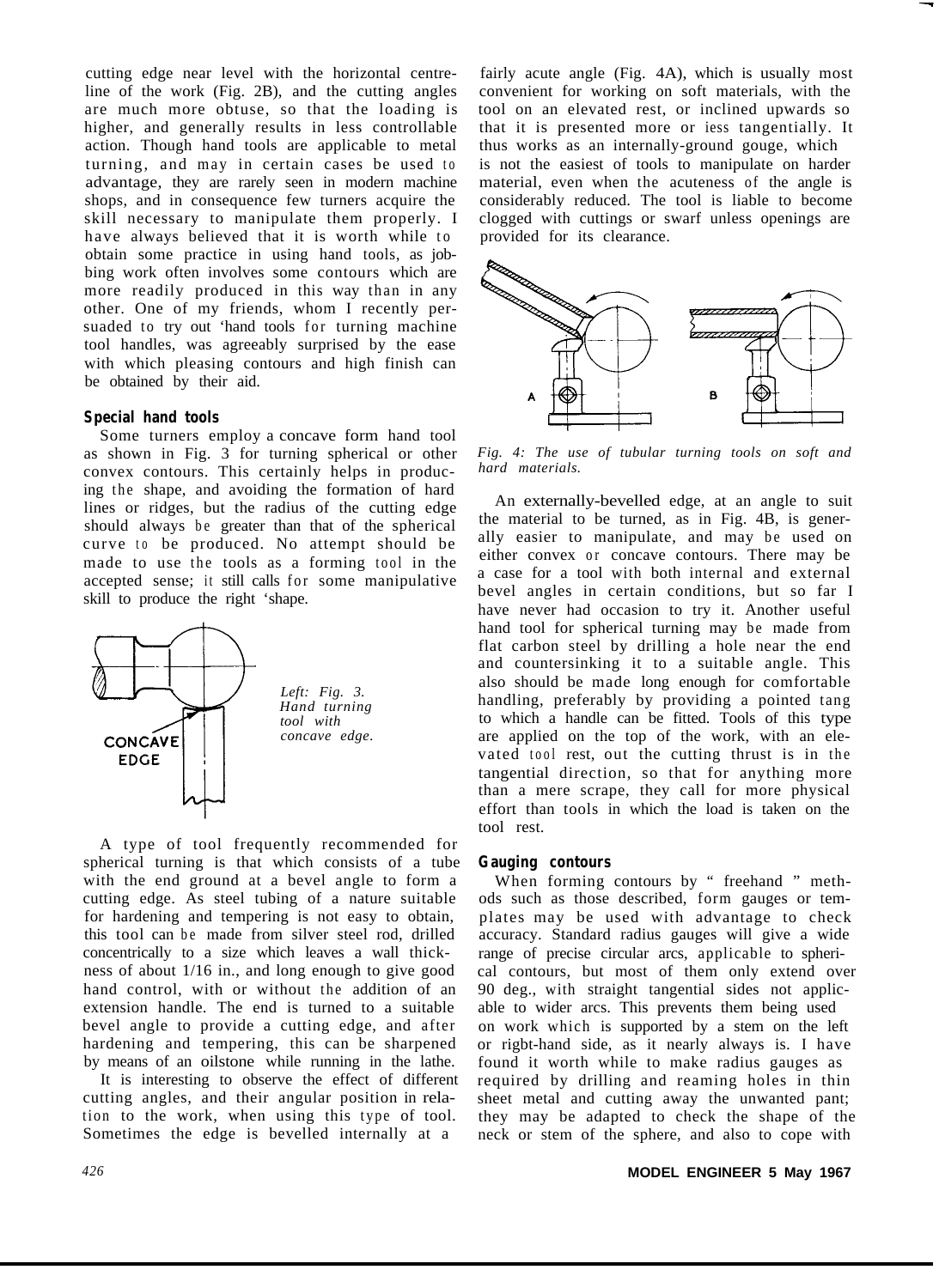

*Fig. 5: Flat tool for ball turning.*

more complex shapes. When using a template, a sheet of white paper, or other reflector of diffused light, should be placed behind the work, so that the slightest deviation in its contour can readily be detected.



*Fig. 6: Use of template to check contour.*

In industrial production, spherical and other contours are often turned by means of form tools mounted in the slide rest in which the cutting edge is of negative shape to that of the article to be turned. The extent to which such tools can be used in jobbing work, however, is rather limited, primarily because accurate forming of the edge, by grinding or otherwise, is a difficult operation, and one tool will only produce one contour. Precision of circular form is only possible at an exact radial setting, and allowance must be made for rake and clearance angles. If the tools are of substantial width, the cutting load is very high, and when used in light lathes they are liable to chattering or digging in. For certain small components which have to be produced to uniform shape and size in quantities, form tools can be usefully employed, and undoubtedly enable time to be saved compared to other methods, but apart from this they have little application in the small workshop. Small form tools are generally made from flat tool steel, which, after annealing, can be filed to the required shape, and honed to a keen edge before

hardening and tempering. When resharpening is required, they should be ground on the tap face only. For heavier and more continuous use, form tools of circular disc shape can be turned to the required contour and notched to provide the cutting edge. These obviously have a much longer life than flat tools, as the cutting edge can be ground away and re-set many times before they are worn out. Success in their use depends upon selection of suitable tool steel and its heat treatment, also on producing the highest possible finish of the contour face.

Some small ball turning operations can be speedily carried out by the use of tools which form approximately *half* the contour at one setting. A single tool, with approximately a quarter of the contour formed on each side as in Fig. 7, can be used, and as it is not (practicable to turn the Ieft-hand side of the ball right to the centre, the right-hand side of the form tool is shaped to allow for leaving a certain diameter for finishing, or to provide a supporting stem if required. The circular arcs of the cutting edge can be machined to shape by end milling cutters of suitable diameter. For accurate work, both the lateral and radial settings for the right and left hand contours must be critically adjusted. Such tools are suitable for producing contours on work up to about 1/2 in. diameter on small lathes; beyond this, the breadth of the cutting edges 'becomes too great for smooth and efficient operation.

#### **Generating spherical curves**

When it is necessary to machine spherical curves to very close limits of accuracy, such as for use in a smoothly articulating ball-and-socket joint, the only practical method of doing so is by traversing the cutting tool in a circular arc so that it generates the contour, instead of copying a fixed form. It is thus possible to produce spherical contours of any size by radial adjustment of the cutting tool, and maintain precision in all cases. The principle employed is simple, involving some form of pivoted tool carriage, capable of partial rotation, and generally including a slide for radial adjustment of the tool.